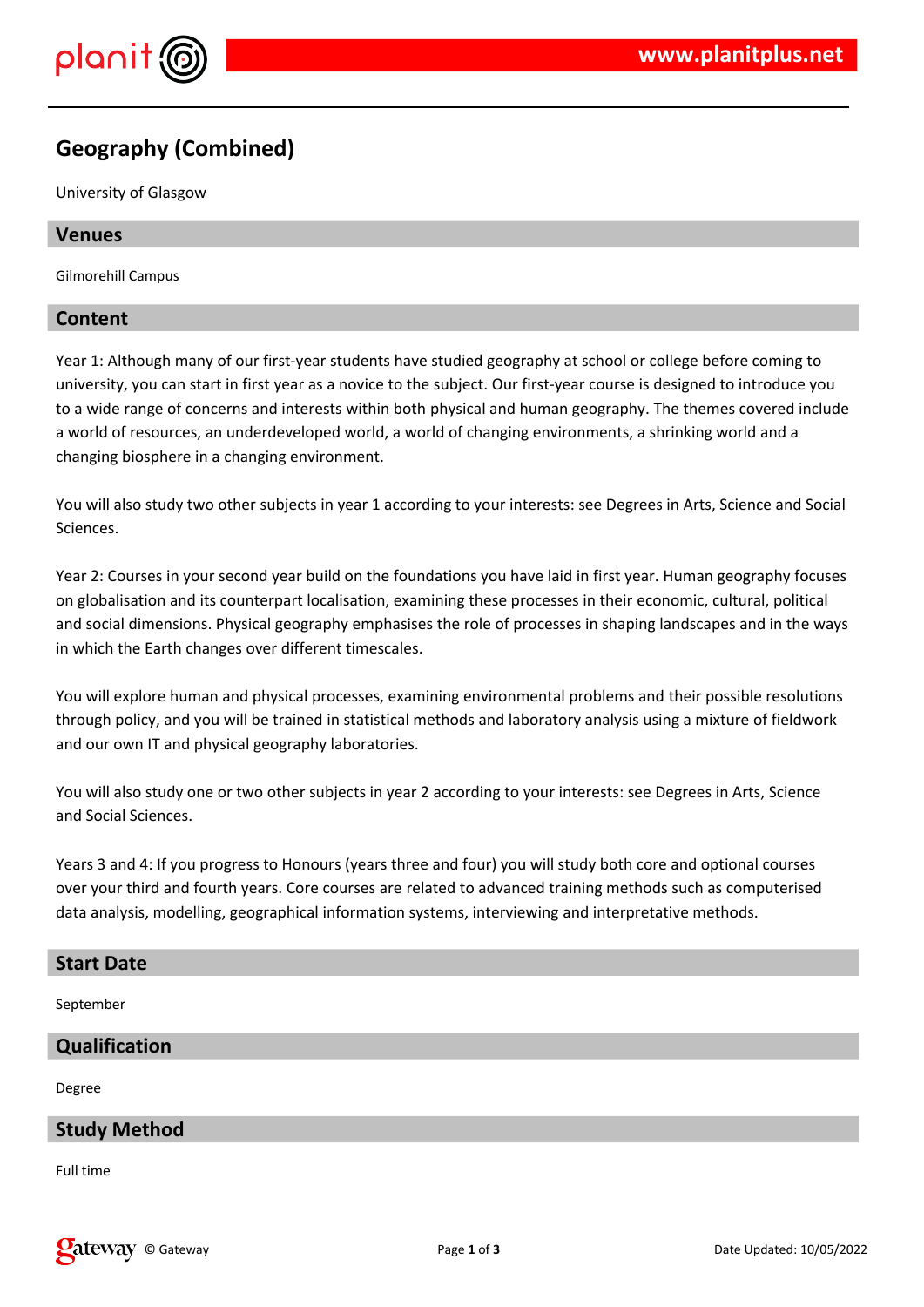

# **Award Title**

BSc Hons

# **UCAS Code**

Please refer to list below

### **Course Length**

4 years

#### **Faculty**

College of Science and Engineering

#### **Department**

School of Geographical and Earth Sciences

## **Entry Requirements**

2023 entry requirements

Standard entry: 4 Highers at AAAB (by end S6 with min BBBB after S5) including two science subjects.

Widening access entry: 4 Highers at AABB/BBBB (by end S6) including two science subjects. Completion of pre-entry programme is necessary.

Grades and subjects may vary depending on combinations taken.

# **SCQF Level**

10

#### **Cost**

«Cost»

# **Progression Routes**

«ProgressionRoutes»

# **Combination Courses**

| Geography/Archaeology       | <b>FV84</b> |
|-----------------------------|-------------|
| Geography/Computing Science | FG84        |
| Geography/Mathematics       | <b>FG81</b> |

#### **Address**

Glasgow G12 8QQ